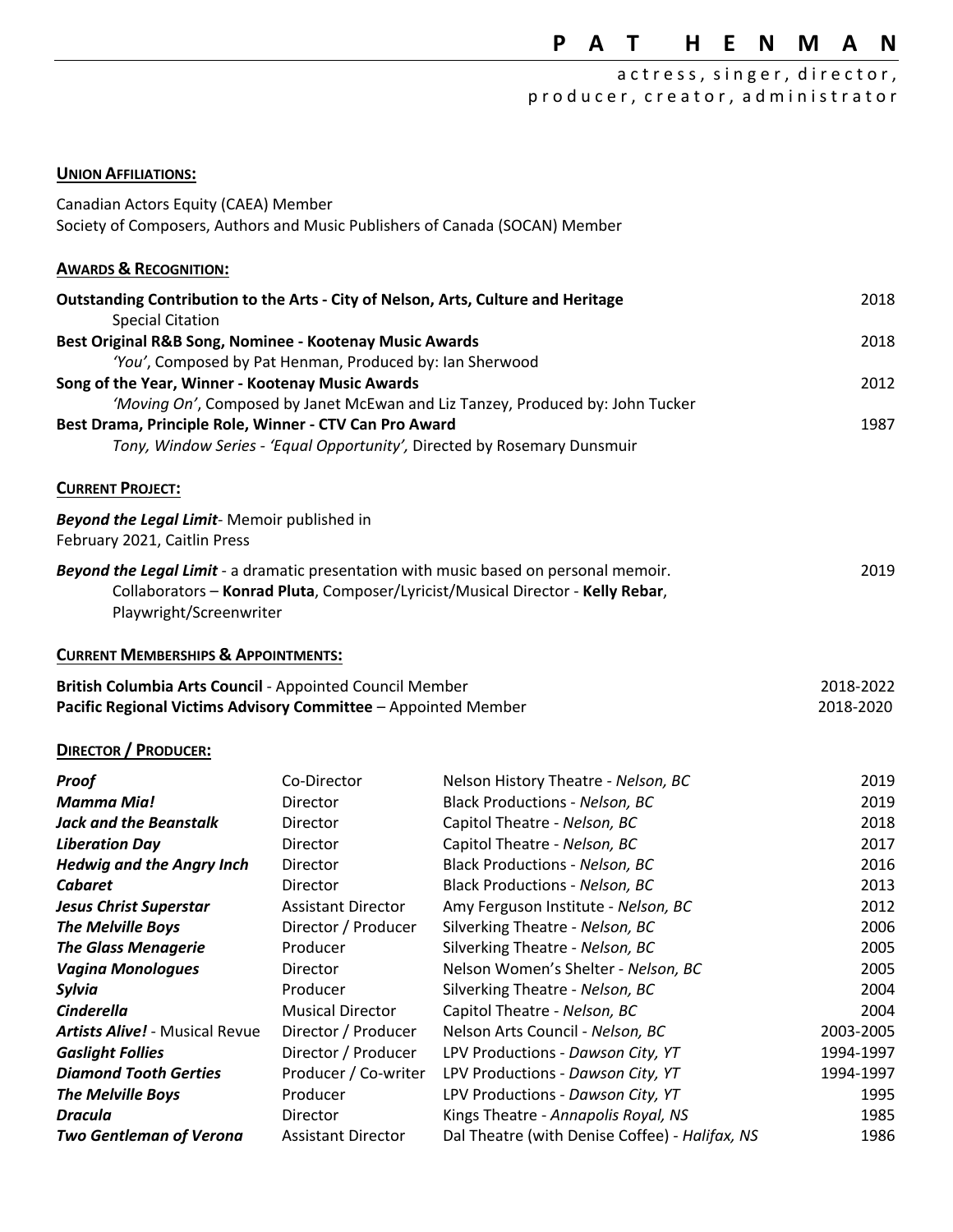#### **THEATRE ROLES:**

| <b>The Gin Game</b>                                             | Fonsia                    | Off the Cuff Productions, Linday Clague - Nelson, BC | 2018      |
|-----------------------------------------------------------------|---------------------------|------------------------------------------------------|-----------|
| <b>Steel Magnolias</b>                                          | Ouiser                    | Black Productions, Heather Shippet - Nelson, BC      | 2017      |
| Into the Woods                                                  | Jack's Mother             | Nelson Opera Society, Lisel Forst - Nelson, BC       | 2010      |
| <b>Three Penny Opera</b>                                        | Jenny Diver               | Nelson Opera Society, Frederick Edell - Nelson, BC   | 2006      |
| I Ought to Be in Pictures                                       | <b>Steffy</b>             | Living Room Theatre, Michael Graham - Nelson, BC     | 2004      |
| Sylvia                                                          | Kate                      | Silverking Theatre, N. Harwood - Nelson, BC          | 2004      |
| <b>Death The Musical</b>                                        | Em                        | Neptune Theatre - Linda Moore - Halifax, NS          | 1999      |
| <b>Diamond Tooth Gertie</b>                                     | D. T. Gertie (swing)      | LPV Productions, C. Moddle - Dawson City, YT         | 1989-1997 |
| <b>Gaslight Follies</b>                                         | Performer                 | LPV Productions, C. Moddle - Dawson City, YT         | 1989-1996 |
| <b>Three Postcards</b>                                          | Little Jane               | Fend Players, Paul Crapeau - Vancouver, BC           | 1989      |
| Snoopy                                                          | <b>Peppermint Patty</b>   | Globe Theatre, Brian Way - Regina, SK                | 1988      |
|                                                                 | As Cast                   | Globe Theatre, Rita Deverell - Regina, SK            | 1987      |
| <b>Exception and the Rule</b><br><b>Not as Hard as it Seems</b> |                           | Theatre on the Move - Toronto, ON                    | 1987      |
|                                                                 | <b>Tracy</b>              |                                                      |           |
| <b>Paper Wheat</b>                                              | Principles                | Muskoka Festival, Michael Ayoub - Muskoka, ON        | 1986      |
| <b>The Melville Boys</b><br>Coupla' White Chick Sittin' Around  | Mary                      | Muskoka Festival, Miles Potter - Muskoka, ON         | 1986      |
|                                                                 | Hannah-Mae                | Another Theatre Company, David Overton - NS          | 1985      |
| I Ain't Dead Yet                                                | Katie                     | Mermaid Theatre, Chris Heide - Windsor, NS           | 1985      |
| <b>Dames at Sea</b>                                             | Ruby                      | Kings Theatre, David Overton - Annapolis Royal, NS   | 1984      |
| <b>Crimes of the Heart</b>                                      | Lennie                    | Kings Theatre, Bob Paisley - Annapolis Royal, NS     | 1984      |
| <b>Young Neptune School Tour</b>                                | Various                   | Neptune Theatre, Irene Watts - Halifax, NS           | 1984      |
| <b>Nurse Jane Goes to Hawaii</b>                                | Vivien                    | Kings Theatre, Bob Paisley - Annapolis Royal, NS     | 1983      |
| <b>Jack and the Beanstalk</b>                                   | Jack (including puppets)  | Mermaid Theatre, Graham Whitehead - Windsor, NS      | 1983      |
| Jacque Brel is Alive and Well                                   | Principle Vocalist        | Another Theatre Company, David Overton - NS          | 1983      |
| <b>Beyond Therapy</b>                                           | Prudence                  | Another Theatre Company, David Overton - NS          | 1983      |
| <b>Endgame</b> - Beckett                                        | Nell                      | Neptune Theatre, Peter Froehlich - Halifax, NS       | 1982      |
| <b>Guys and Dolls</b>                                           | Mimi / Agatha             | Neptune Theatre, John Neville - Halifax, NS          | 1981      |
| <b>The Fantastics</b>                                           | Louisa                    | Theatre Newfoundland & Labrador, Maxim Mazumdar      | 1981      |
| Oliver / Oh Coward!                                             | Nancy / Female Lead       | Stephenville Festival, David Renton - Newfoundland   | 1981      |
| RADIO:                                                          |                           |                                                      |           |
| I Ain't Dead Yet                                                | Kate, Drama               | <b>CBC Radio</b>                                     | 1985      |
| An Awful Price to Pay for Coal                                  | Actor, Drama              | <b>CBC Radio</b>                                     | 1984      |
| <b>Belinda</b>                                                  | Belinda, Drama            | <b>CBC Radio</b>                                     | 1983      |
| <b>Music Maritimes</b>                                          | <b>GREAT TASTE</b>        | <b>CBC Radio</b>                                     | 1982      |
|                                                                 |                           |                                                      |           |
| <b>FILM &amp; TELEVISION:</b>                                   |                           |                                                      |           |
| <b>Kootenay History</b>                                         | Mary Orbelliani           | Knowledge Channel, Amy Bohighan                      | 2017      |
| The Tall Man (with Jessica Biel)                                | Nurse McCrudgen           | Cold Creek Productions, Pascal Lugier                | 2012      |
| <b>Chasing Rainbows</b>                                         | <b>Featured Performer</b> | CBC Television Series, Bruce Pittman                 | 1987      |
| <b>Equal Opportunities</b>                                      | Tony                      | CTV Window Series - Can Pro Best Drama               | 1986      |
| <b>The North Atlantic</b>                                       | Narrator                  | NFB Documentary, Rex Tasker                          | 1984      |
| <b>MUSIC RECORDINGS:</b>                                        |                           |                                                      |           |
| <b>Edge of Heaven: The Henman's</b>                             | Vocals, Composer          | CD Produced by Ian Sherwood - Halifax, NS            |           |
| Pat Henman Solo, Debut Album                                    | Vocalist, Composer        | CD Produced by John Tucker - Nelson, BC              |           |
| <b>One Night Only</b>                                           | <b>Lead Vocalist</b>      | Open for Blue Rodeo - Dawson City, YT                |           |
| <b>Bloodsong</b>                                                | Female lead vocals        | RANT (Cast Recording) - Toronto, ON                  |           |
|                                                                 |                           |                                                      |           |

**Death: The Musical Em (Principle)** Howard-Jones (Cast Recording) - *Halifax, NS* **Shenango** Ensemble Shenango (2 Recordings) - *Nelson, BC*